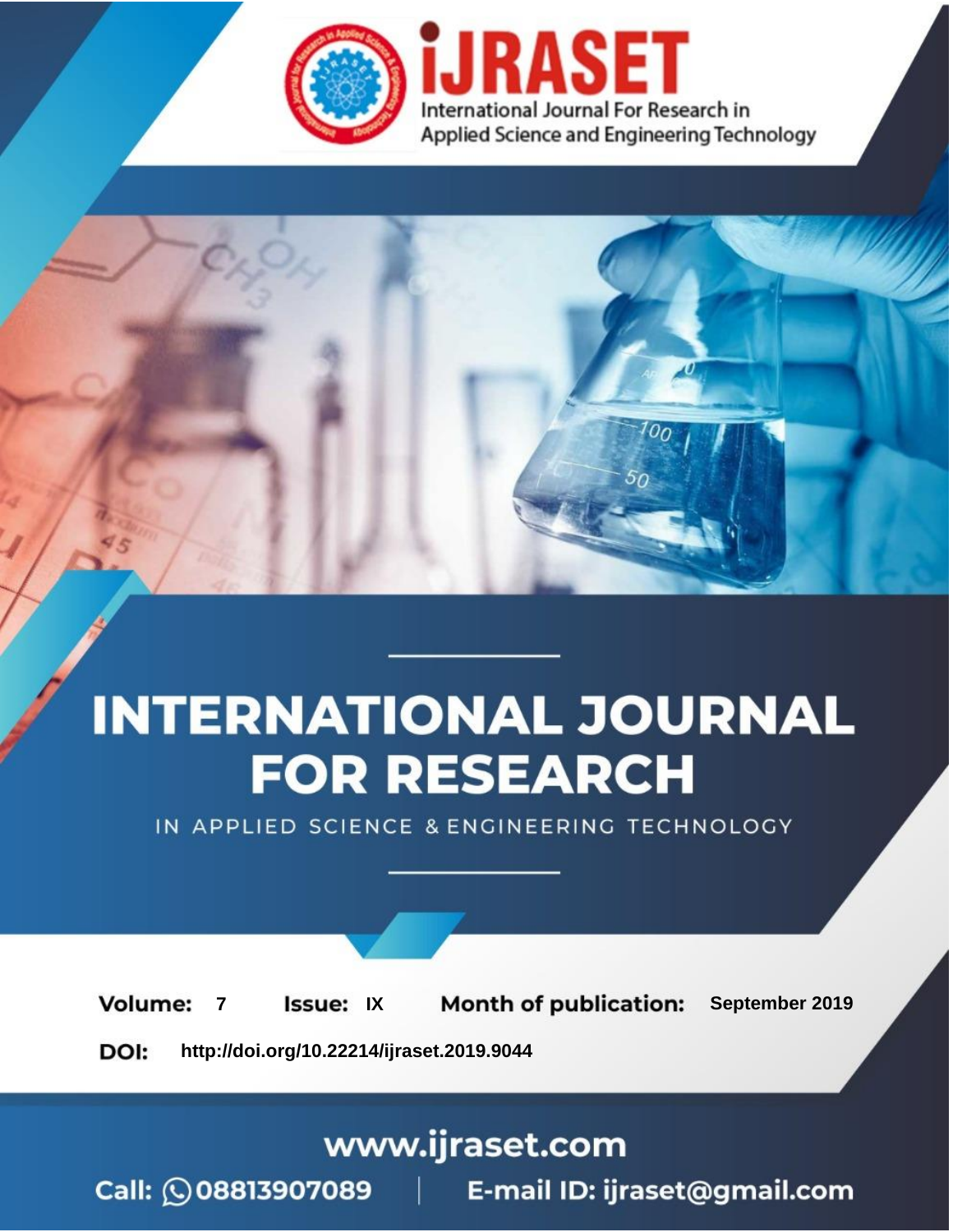

### **Survey on Gesture Vocalizer for Speech and Hearing Impaired**

Vrushabh Moon<sup>1</sup>, Aditya Waghmare<sup>2</sup>, Akriti K. Kolhe<sup>3</sup>, Ankita D. Mendhekar<sup>4</sup>, Prof. V. Surjuse<sup>5</sup> *1, 2, 3, 4Student, <sup>5</sup>Assistant Professor, Computer Technology, K.D.K. College of Engineering, Nagpur, India,* 

*Abstract: Sign language is a natural way for communication between normal and dumb person, but often they find difficulty in communicating with normal people, as we don't understand their sign language. Therefore, there always exists a language barrier. To minimize this communication problem, we propose a device which can convert their hand gestures into voice, which a normal person can understand. This device consists of a glove, consisting of flex sensors and accelerometer. These sensors sense the hands and fingers movement. This system consists of a speech synthesizer circuit, which convert these movements of hand gesture into real time speech output and the display will give the text for the corresponding gesture. The text and voice output being in any language, this device provides efficient way of communication for both deaf-dumb and normal people. Keywords – sign language, communication, gesture, speech, voice.*

#### **I. INTRODUCTION**

Generally impaired or disabled people use sign language for communication; this paper aims to lower the communication barrier between impaired and normal people by developing an electronic device that can translate sign language into speech in order to make the communication effective. Sign Language is the only way of communication for deaf people. With advancement of science and technologies, many techniques have been developed not only to minimize the problem of deaf and dumb people but also to implement the same in different fields. Sign language is a language which instead of voice or sound patterns uses manual communication and body language to convey the meaning. This involves mostly the combination of various shapes, orientation and movement of the hands. Sign language is not only used by deaf people, but also who can hear and cannot physically speak. All India Federation of the Deaf (AIFD) estimates around 4 million deaf people and more than 10 million people have hearing problem in India. In this paper a wireless data gloves is used which is normal cloth fitted with flex sensors along the length of each finger and the thumb. Dumb people can use the gloves to perform hand gesture and it will be converted into speech and text so that normal people can understand their expression. In this system there are two sections, the transmitter part and the receiver part. The transmitter part receives inputs from flex sensor used to determine gesture and from heart beat sensor used to measure the pulse rate. The input received is recognized and transmitted wirelessly to the receiver section where the text relevant to the gesture is displayed on LCD and corresponding voice played through speaker.

#### **II. LITERATURE REVIEW**

The paper titled "Smart Glove Based Gesture Vocalizer for Deaf and Dumb" is useful for dumb, deaf and blind people to communicate with one another and with the normal people. This system converts the sign language into voice note, which is easily understandable by blind and normal people. The sign language is translated into the text format, to facilitate the deaf people as well. This text is displayed on LCD in order to improve and facilitate more gesture recognition. The GSM modem incorporated with this project help in emergency conditions. The home automation system also helps to the physically disabled person, to control the home appliances easily. With the implementation of more kinds of sensors, we can achieve a system comprising of all the alphabets. This glove can also be used to control various other appliances like a TV, Computer, etc. Just like the microcontroller is programmed to convert the finger movements into recognizable alphabets, it can also be programmed to do various other things upon certain movements of the hand.

- *A. Advantages of Innovation*
- *1)* It is a social cause project
- *2)* Deaf people can easily communicate with normal people
- *3)* Easy to implement
- *4)* Easy to make change in sensor windows according to wearing hand
- *5)* Portable design works on 9V small Radio battery
- *6)* Audio as well as Visual output.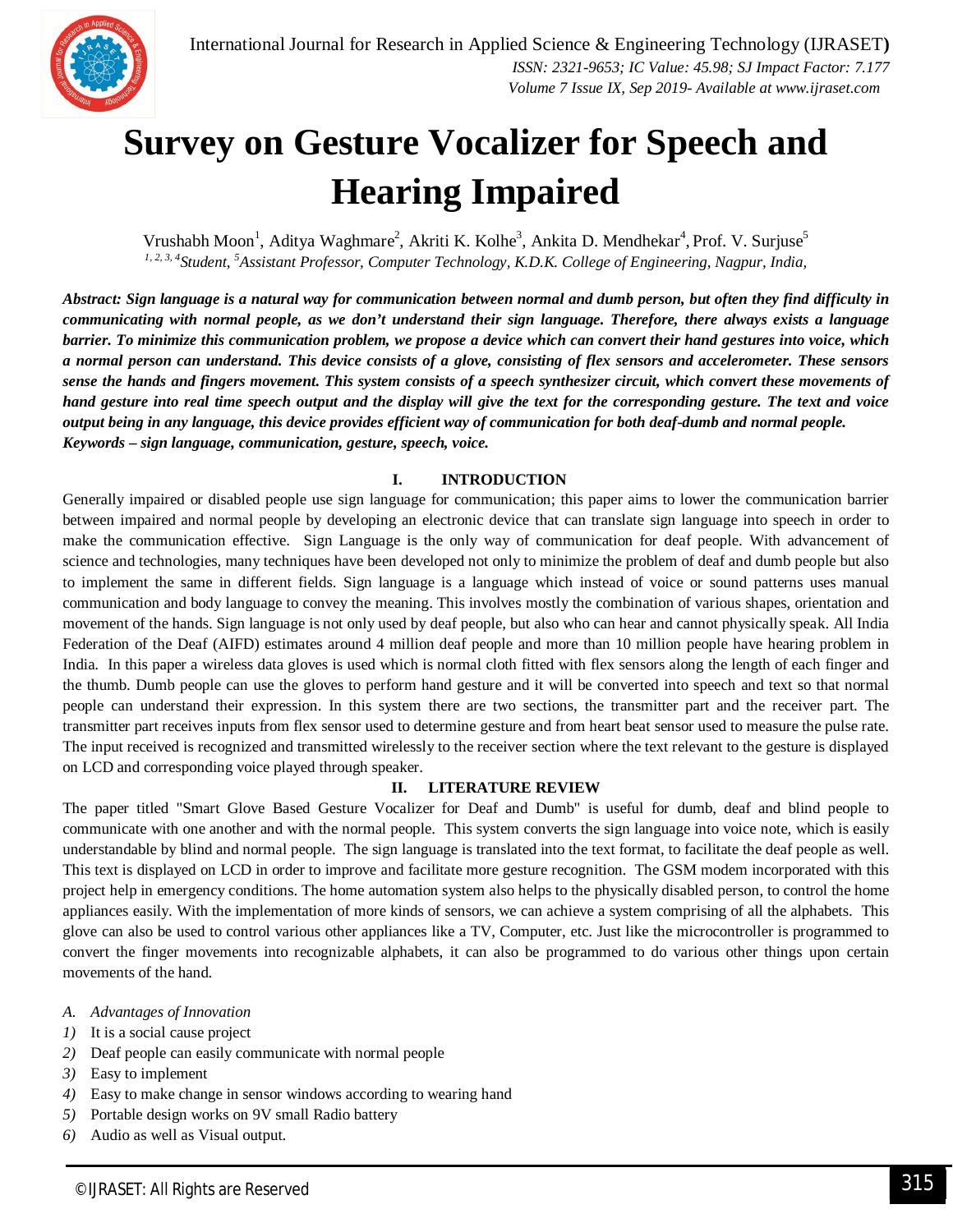

 *ISSN: 2321-9653; IC Value: 45.98; SJ Impact Factor: 7.177 Volume 7 Issue IX, Sep 2019- Available at www.ijraset.com*

#### *B. Limitations of Innovation*

Currently due to cost of sensors and funds limitation we choose limited gestures which can perform by single hand. [1]

In the journal "A Review on Gesture Vocalizer", they have encapsulated a survey on the different systems implemented for gesture recognition and Gesture Vocalizer. The layout and functioning of the system are presented in brief. This system facilitates communication between silent, hearing-impaired and blind people and normal people. It also helps the mute, hearing-impaired and blind to interact among themselves. It is not an easy task for the normal people to perceive the intended meaning of this sign language used by the hearing-impaired and silent. Moreover, the blind people cannot watch their gesture. Official sign language is used by the dumb and deaf but is not familiar with the normal world and the people who are blind cannot follow sign language. This device converts gestures into voice and vice-versa which is suitable for both disabled and normal people. To help the deaf people the gestures are converted into text. This text gets displayed on a screen.

- *C. Some of The Applications Encapsulated In This Paper Are*
- *1)* Gesture recognition and conversion.
- *2)* It is useful to convert sounds into sign language for Mute people.
- *3)* It can be used for Mobiles for SMS sending.
- *4)* Conversion of sign language into a language that can be easily understood by the local people.
- *5)* To use as an interpreter for Mute people. [2]

According to "Gesture Vocalizer for Dumb People", it translates sign language to speech automatically and satisfy dumb by conveying thoughts on their own. The system overcomes the real time difficulties of dumb people and improves their lifestyle. Compared with existing system it is possible to carry this to any place with ease. The main advantage of this approach is less computational time and fast response in real time applications. Data transmission to the LCD and recorder, makes the user to handle it easily. It can be used in any public place very conveniently. [3]

In "Smart Glove: Gesture Vocalizer for Deaf and Dumb People", it is useful for dumb, deaf and blind people to communicate with one another and with the normal people. The impaired people use their sign language which is not easily understandable by normal people and blind people cannot see their gestures. This system converts the sign language into voice note which is easily understandable by blind and normal people. The sign language is translated into the text format, to facilitate the deaf people as well. This text is display on LCD. In order to improve and facilitate the more gesture recognition, motion processing unit can be installed which comprises of Gyroscope as well and with the help sensor fusion technique, we can accommodate a number of other gestures as well for better and efficient communication. [4]

In the paper developed by unsupervised facial point detector (a rarely explored topic), regression based AU intensity estimation and emotion clustering for the recognition of the eight basic and compound emotions from posed and spontaneous facial expressions. The proposed facial point detection model is able to perform robust landmark extraction from images with illumination changes, head rotations, pose variations, scaling differences, partial occlusions and background clutter. Facial point detector has achieved an averaged accuracy rate of 80%, 73%, 78%, 85% and 85% respectively for the evaluation of 200 diverse images. On average, it has outperformed AAM and CLM respectively by 13% and 9%.It also has optimal computational cost and is significantly fast than AAM and CLM with comparable computational costs to GNDPM. [5]

According to Kiran R, gesture vocalizer is a hand gesture based interface for facilitating communication among normal people and people with speech and hearing disabilities. In this system a data glove is used as input device which is normal cloth driving gloves fitted with flex sensors along the length of the index finger and the thumb. In this project, a microcontroller and sensor based gesture to voice converter is created so as to recognise six commonly used gestures and convert them into voice message as well as a text message for the benefit of the Deaf.

Flex sensor based glove can detect all the movements of hand and the microcontroller based system converts these specified movements into human understandable voice and text display through the LCD display. [6]

The Indian sign language translation to text and voice messages using flex sensors are more reliable, user independent and portable system to convert the sign language to text message form which consumes less power because of the low ultra-power AT89S52 microcontroller is designed. This text message can be translated to voice using a simple mobile app. It helps to overcome the limited communication between the dumb/deaf people with the rest of the world. The sign will be converted to letters and it will be displayed on LCD screen and the letters can be transmitted using Bluetooth Module to a smart phone where text to speech conversion takes place. [7]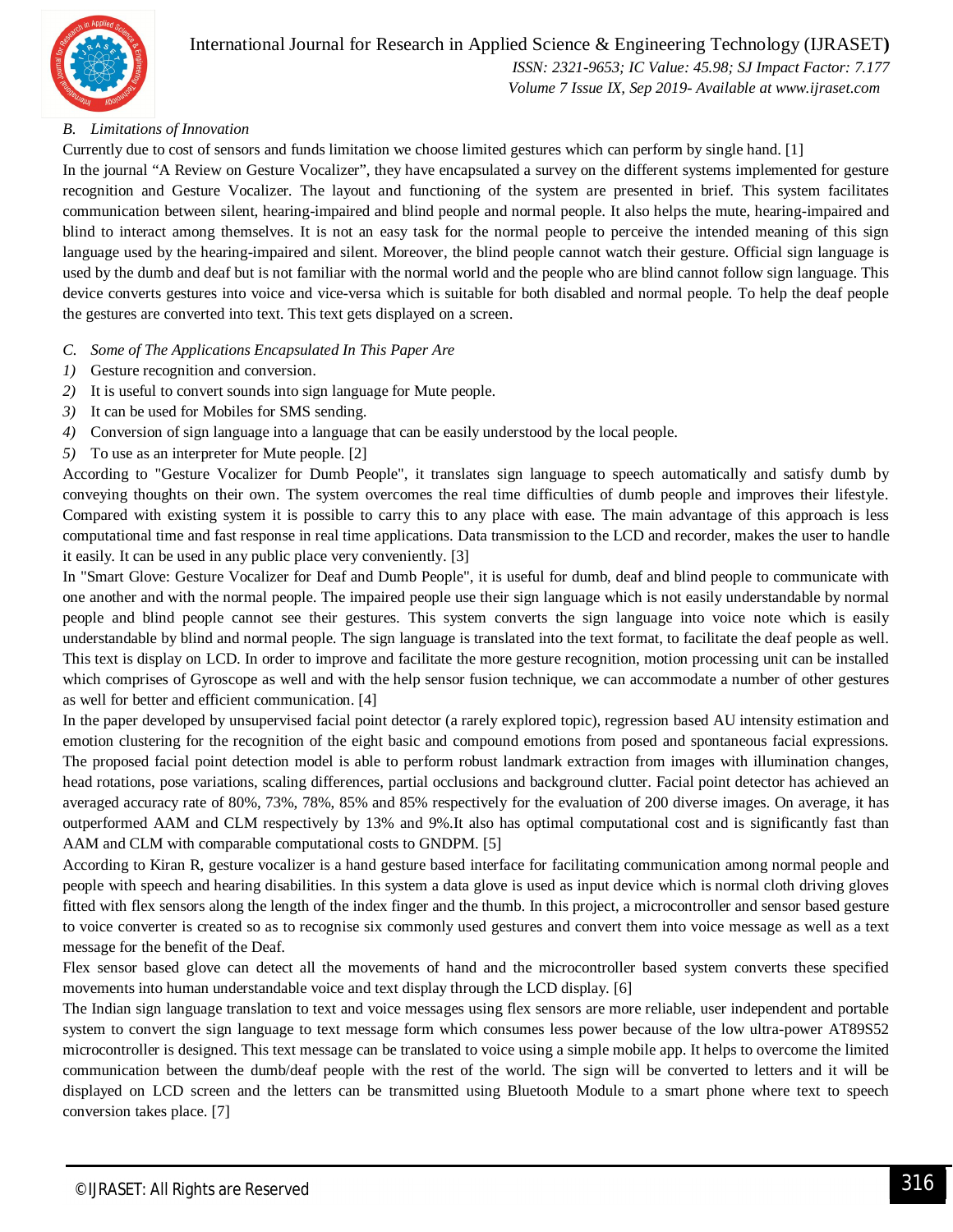

#### International Journal for Research in Applied Science & Engineering Technology (IJRASET**)**

 *ISSN: 2321-9653; IC Value: 45.98; SJ Impact Factor: 7.177 Volume 7 Issue IX, Sep 2019- Available at www.ijraset.com*

The paper can eliminate the complexity of the previous implementations by eliminating the Bluetooth module and addition of some other modules which are useful for efficient functioning. Some of the major disadvantages of using complex systems are:

- *a)* Complex structure of the circuit
- *b)* Unnecessary usage of components
- *c)* Increase in the cost the project
- *d)* It requires developing of complex computational algorithms in order to detect the gestures
- *e)* Interpreters were very costly and they are difficult to acquire on a moments' notice.

#### *D. These Disadvantages Can Be Overcome By Implementing The Following*

- *1)* Reducing the complexity of the circuit
- *2)* Using simple algorithms for implementations
- *3)* Utilising component usage
- *4)* Using efficient microcontrollers to reduce the processing time and increase the efficiency of the system.



Fig. 1 Flow diagram of the working of gesture vocalizer

In the above flowchart (fig. 1), the working of the gesture vocalizer is shown. Initially, the flex sensors attached to the glove will sense the movement of the fingers. If the movement is detected, it will convert the flex senses to the analog-to-digital convertor (ADC). The ADC will send these senses as signals to the microcontroller. If the movement is not detected, then again sense the movement if fingers using flex sensors. After the detection and conversion of the senses, the text about a particular movement of the sense will be displayed on the LCD screen. The data will be then transmitted from the RF transmitter and then these transmitted signals are converted into recognized voice. Hence, text and voice will produce the output to the sensed movements.

The electric board contains a microcontroller that controls all the program used to check the analog voltage levels that has been captured from the sensors, converts them to digital using the ADC of the microcontroller, makes the recognition of the letter signed. Microcontroller will compare the input voltage with predefined program voltage and accordingly it will display the output characters on the LCD screen.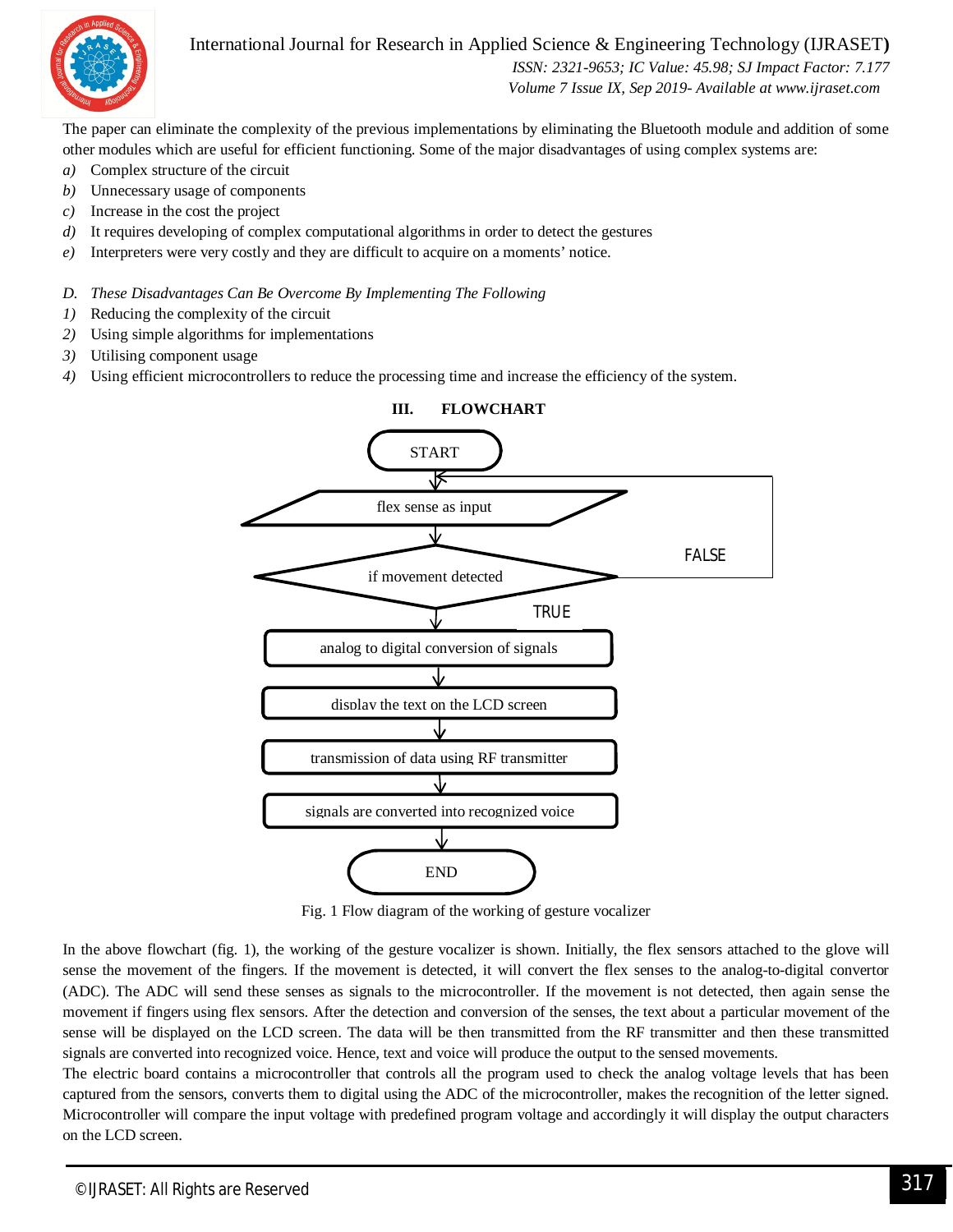

International Journal for Research in Applied Science & Engineering Technology (IJRASET**)**

 *ISSN: 2321-9653; IC Value: 45.98; SJ Impact Factor: 7.177 Volume 7 Issue IX, Sep 2019- Available at www.ijraset.com*

#### **IV. CONCLUSION**

This system is useful for dumb, deaf, and blind people to communicate with each other and with the comman people. The impaired people can use their standard sign language which is not easily understandable by normal people and blind people cannot see their gestures. Thus this system converts the sign language into recognizable voice which is easily understandable by impaired and normal people. The sign language is converted into some text form which will facilitate the deaf people as well. This text will be displayed on LCD.

#### **V. FUTURE ENHANCEMENTS**

- *A.* Designing of wireless transceiver system for microcontroller and sensor based gesture vocalizer.
- *B.* Perfection in monitoring and sensing of the dynamic movements involved in microcontroller and sensor based gesture vocalizer.
- *C.* Designing a whole jacket using this module, which would be capable of vocalizing the gestures and movements of animals.
- *D.* Virtual reality applications like replacing the conventional input devices like joysticks in video games in the data glove.
- *E.* The robot control system which will regulate the machine activity at some remote sensitive sites.
- *F.* Integrating home automation system with the gesture vocalizer.

#### **REFERENCES**

- [1] International Journal of Management, Technology And EngineeringVolume 8, Issue XI, NOVEMBER/2018 ISSN NO : 2249-7455Smart Glove Based Gesture Vocalizer for Deaf and Dumb Karibasappa R and Choodarathnakara A L Government Engineering College, Kushalnagar, Karnataka, INDIA Ishana M E, Thanuja C, Basavaraju M K and Sunitha C Government Engineering College, Kushalnagar, Karnataka, INDIA.
- [2] International Journal for Research in Applied Science & Engineering Technology (IJRASET) ISSN: 2321-9653; IC Value: 45.98; SJ Impact Factor: 6.887 Volume 6 Issue IV, April 2018- Available at www.ijraset.com ©IJRASET (UGC Approved Journal): All Rights are Reserved 2990 A Review on Gesture Vocalizer Deena Nath1 , Jitendra Kurmi2 , Deveki Nandan Shukla3 1, 2, 3Department of Computer Science, Babasaheb Bhimrao Ambedkar University Lucknow.
- [3] International Journal of Current Trends in Engineering & Research (IJCTER) e-ISSN 2455–1392 Volume 2 Issue 5, May 2016 pp. 327 336 Scientific Journal Impact Factor : 3.468, IJCTER-2016, All rights Reserved 327 Gesture Vocalizer for Dumb People
- [4] International Journal of Innovative Research in Computer and Communication Engineering (An ISO 3297: 2007 Certified Organization) Vol. 4, Issue 4, April 2016 Copyright to IJIRCCE DOI: 10.15680/IJIRCCE.2016. 0404074 6800 Smart Glove: Gesture Vocalizer for Deaf and Dumb People.
- [5] International Journal of Current Trends in Engineering & Research (IJCTER) e-ISSN 2455–1392 Volume 2 Issue 4, April 2016 pp. 321 336 Scientific Journal Impact Factor : 3.468 FACIAL POINT DETECTION AND EMOTION RECOGNITION FOR A HUMANOID ROBOT A.V.Kiranmai1, S.Karimulla2 Asst. Professor, Dept. of E.C.E, SVEW, Tirupathi.
- [6] Kiran R, Department of Electronics and Communication Engineering, College of Engineering Trivandrum, India "Digital Vocalizer System for Speech and Hearing Impaired" International Journal of Advanced Research in Computer and Communication Engineering, Vol. 4, Issue 5, May 2015.
- [7] Sachin Bhat, Amruthesh M, Ashik, Chidanand Das, Sujith, "Translating Indian Sign Language to text and voice messages using flex sensors", International Journal of Advanced Research in Computer and Communication Engineering ,Vol. 4, Issue 5, May 2015.